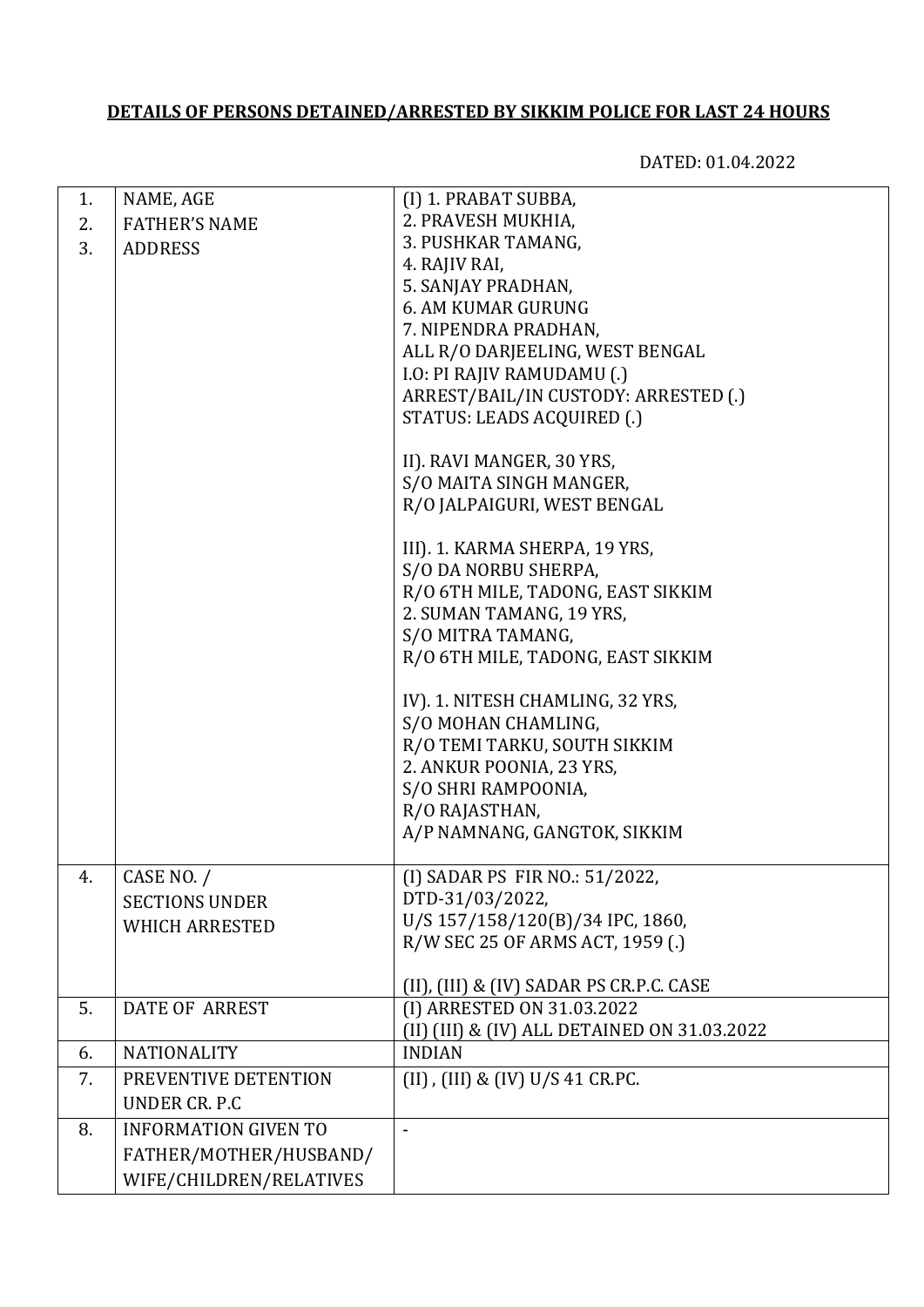### **DETAILS OF PERSONS DETAINED/ARRESTED BY SIKKIM POLICE FOR LAST 24 HOURS**

DATED: 01.04.2022

| 1. | NAME, AGE                   | DILIP RAI, 44 YRS,             |
|----|-----------------------------|--------------------------------|
| 2. | <b>FATHER'S NAME</b>        | S/O MANDIRMAN, RAI,            |
| 3. | <b>ADDRESS</b>              | R/O SINGLA, WEST BENGAL        |
| 4. | CASE NO. /                  | JORETHANG PS FIR NO.: 11/2022, |
|    | <b>SECTIONS UNDER</b>       | DATED: 31.03.2022,             |
|    | <b>WHICH ARRESTED</b>       | U/S 22(B)/27 OF NDPS ACT, 1985 |
| 5. | DATE OF ARREST              | <b>ARRESTED ON 31.03.2022</b>  |
| 6. | <b>NATIONALITY</b>          | <b>INDIAN</b>                  |
| 7. | PREVENTIVE DETENTION        |                                |
|    | UNDER CR. P.C.              |                                |
| 8. | <b>INFORMATION GIVEN TO</b> |                                |
|    | FATHER/MOTHER/HUSBAND/      |                                |
|    | WIFE/CHILDREN/RELATIVES     |                                |

#### **DETAILS OF PERSONS DETAINED/ARRESTED BY SIKKIM POLICE FOR LAST 24 HOURS**

DATED: 01.04.2022

| 1. | NAME, AGE                   | HARI KUMAR RAI, 40 YRS,         |
|----|-----------------------------|---------------------------------|
| 2. | <b>FATHER'S NAME</b>        | S/O LT. PADAM SINGH RAI,        |
| 3. | <b>ADDRESS</b>              | R/O GEYZING, WEST SIKKIM,       |
|    |                             | A/P SINGHITHANG, NAMCHI         |
| 4. | CASE NO. /                  | NAMCHI PS FIR CASE NO: 18/2022, |
|    | <b>SECTIONS UNDER</b>       | DATED: 29.03.2022,              |
|    | <b>WHICH ARRESTED</b>       | U/S 325 IPC.                    |
| 5. | DATE OF ARREST              | <b>ARRESTED ON 31.03.2022</b>   |
| 6. | <b>NATIONALITY</b>          | <b>INDIAN</b>                   |
| 7. | PREVENTIVE DETENTION        | U/S 151 CR. PC                  |
|    | UNDER CR. P.C.              |                                 |
| 8. | <b>INFORMATION GIVEN TO</b> |                                 |
|    | FATHER/MOTHER/HUSBAND/      |                                 |
|    | WIFE/CHILDREN/RELATIVES     |                                 |